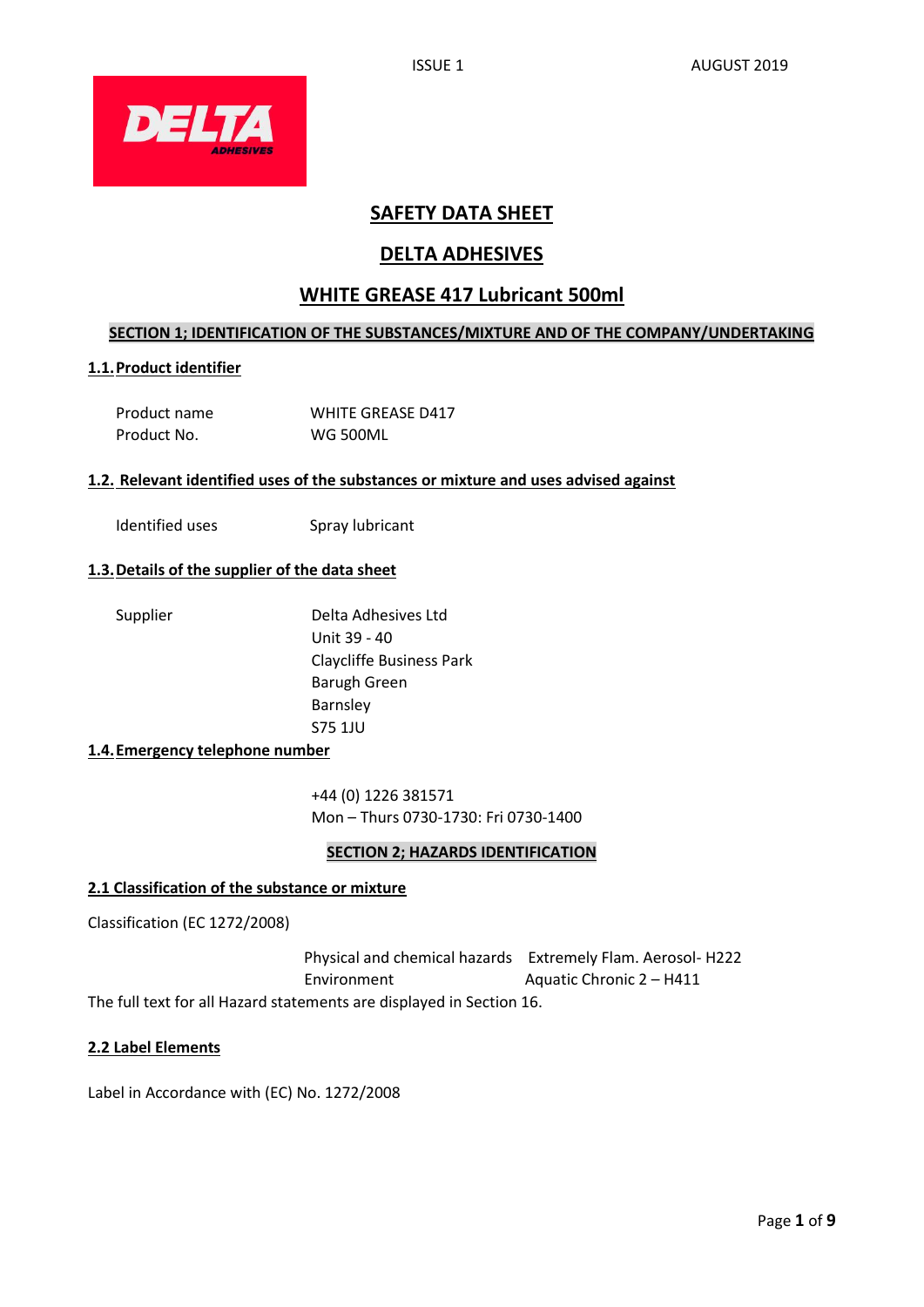



| <b>Signal word</b>       | Danger                                          |
|--------------------------|-------------------------------------------------|
| <b>Hazard statements</b> |                                                 |
| H <sub>222</sub>         | Extremely flammable aerosol.                    |
| H <sub>229</sub>         | Pressurized container: may burst if heated      |
| H411                     | Toxic to aquatic life with long lasting effects |
|                          |                                                 |

# **Precautionary Statements**

|   | P <sub>102</sub> | Keep out of reach of children                      |
|---|------------------|----------------------------------------------------|
|   | P210             | Keep away from heat/sparks/open flames/hot         |
|   |                  | surfaces - No Smoking.                             |
|   | P <sub>251</sub> | Pressurized container: Do not pierce or burn, even |
|   |                  | after use.                                         |
|   | P <sub>273</sub> | Avoid release to the environment                   |
|   | P281             | Use personal protective equipment as required      |
| ٠ | P501             | Dispose of contents/container in accordance with   |
|   |                  | Local Regulations.                                 |

#### **Supplementary precautionary statements**

| P273             | Avoid release to the environment.                                |
|------------------|------------------------------------------------------------------|
| P <sub>264</sub> | Wash contaminated skin thoroughly after handling.                |
|                  | P305+351+338 IF IN EYES: Rinse cautiously with water for several |
|                  | minutes. Remove contact lenses, if present and easy              |
|                  | to do.Continue Rinsing.                                          |
| P308+313         | If exposed or concerned: Get medical advice/attention            |
| P403             | Store in a well-ventilated place                                 |
| P410+412         | Protect from sunlight. Do not expose to temperatures             |
|                  | Exceeding 50°C/122°F.                                            |

### **2.3. Other hazards**

Pressurised container. Protect from sunlight and do not expose to temperatures exceeding 50°C.

Do not pierce or burn even after use. Do not spray on naked flame or any incandescent material – NO SMOKING.

# **SECTION 3: COMPOSITION/INFORMATION ON INGREDIENTS**

#### **3.2 Mixtures**

ZINC OXIDE 2-10% CAS-No.: 1314-13-2 EC No.: 215-222-5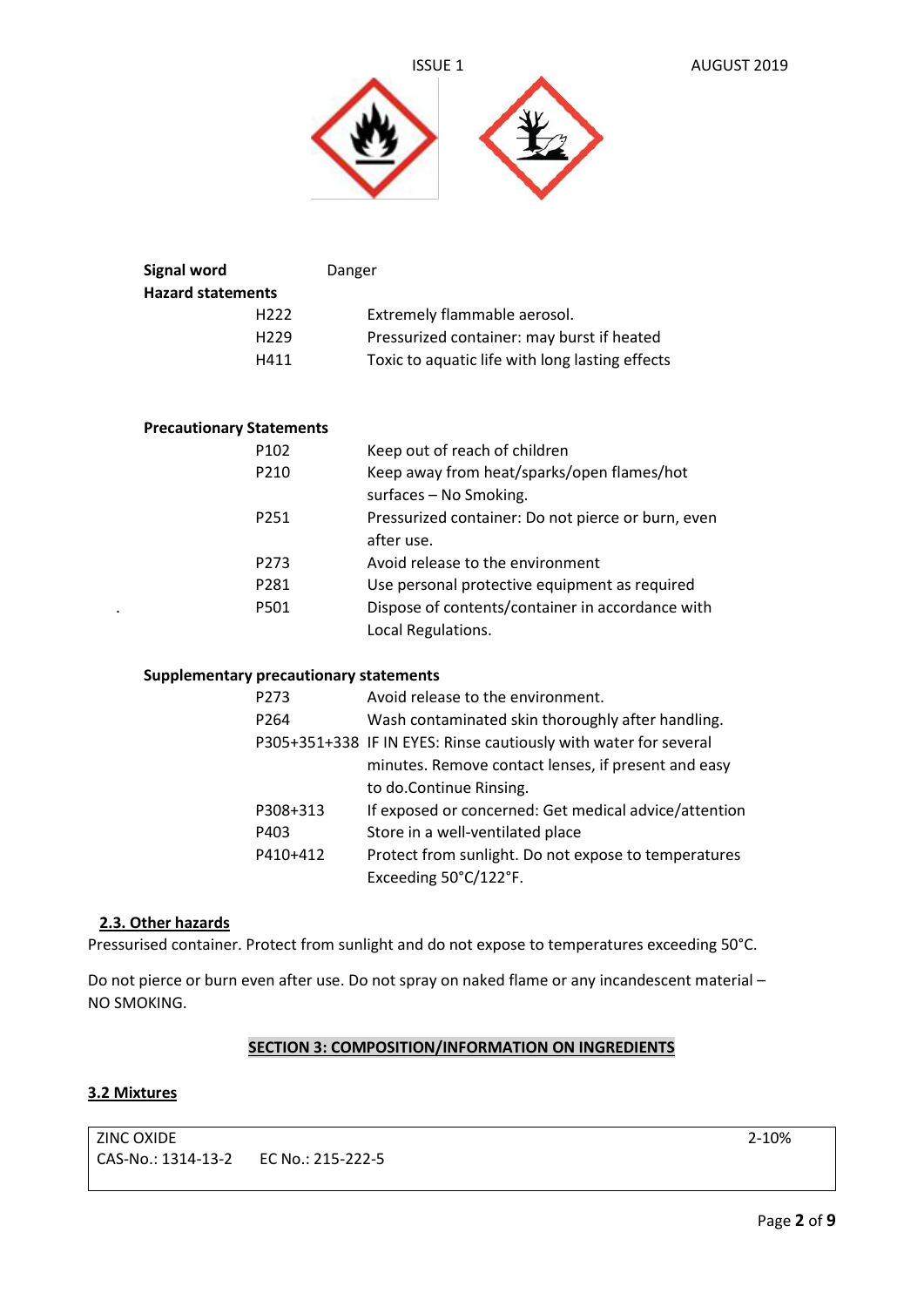Classification (EC 1272/2008) Aquat Chronic 1 – H410

| PETROLEUM GASES LIQUIFIED     |                   | 30-60% |
|-------------------------------|-------------------|--------|
|                               |                   |        |
|                               |                   |        |
| CAS- No.: 68476-85-7          | EC No.: 270-704-2 |        |
|                               |                   |        |
| Classification (EC 1272/2008) |                   |        |
| Flam. Gas 1- H220             |                   |        |

The full text for all hazard statements are displayed in Section 16.

# **SECTION 4: FIRST AID MEASURES**

#### **4.1 Description of first aid measures**

#### **General information**

Move the exposed person to fresh air at once. Get medical attention if any discomfort continues.

#### **Inhalation**

Move the exposed person to fresh air at once. When breathing is difficult, properly trained personnel may assist affected person by administering oxygen. Keep the affected person warm and at rest. Get prompt medical attention.

#### **Ingestion**

DO NOT induce vomiting. Get medical attention immediately

#### **Skin contact**

Wash the skin immediately with soap and water. Promptly remove clothing if soaked through and wash as above. Get medical attention if any discomfort continues.

#### **Eye Contact**

Rinse cautiously with water for several minutes. Remove contact lenses, if present and easy to do. Continue rinsing.

# **4.2 Most important symptoms and effects, both acute and delayed**

No data available

# **4.3 Indication of any immediate medical attention and special treatment needed**

# **SECTION 5: FIREFIGHTING MEASURES**

# **5.1 Extinguishing media**

Extinguishing media

Fire can be extinguished using: foam; carbon dioxide; dry powder

# **5.2 Special hazards arising from the substance or mixture**

Unusual fire & Explosion hazards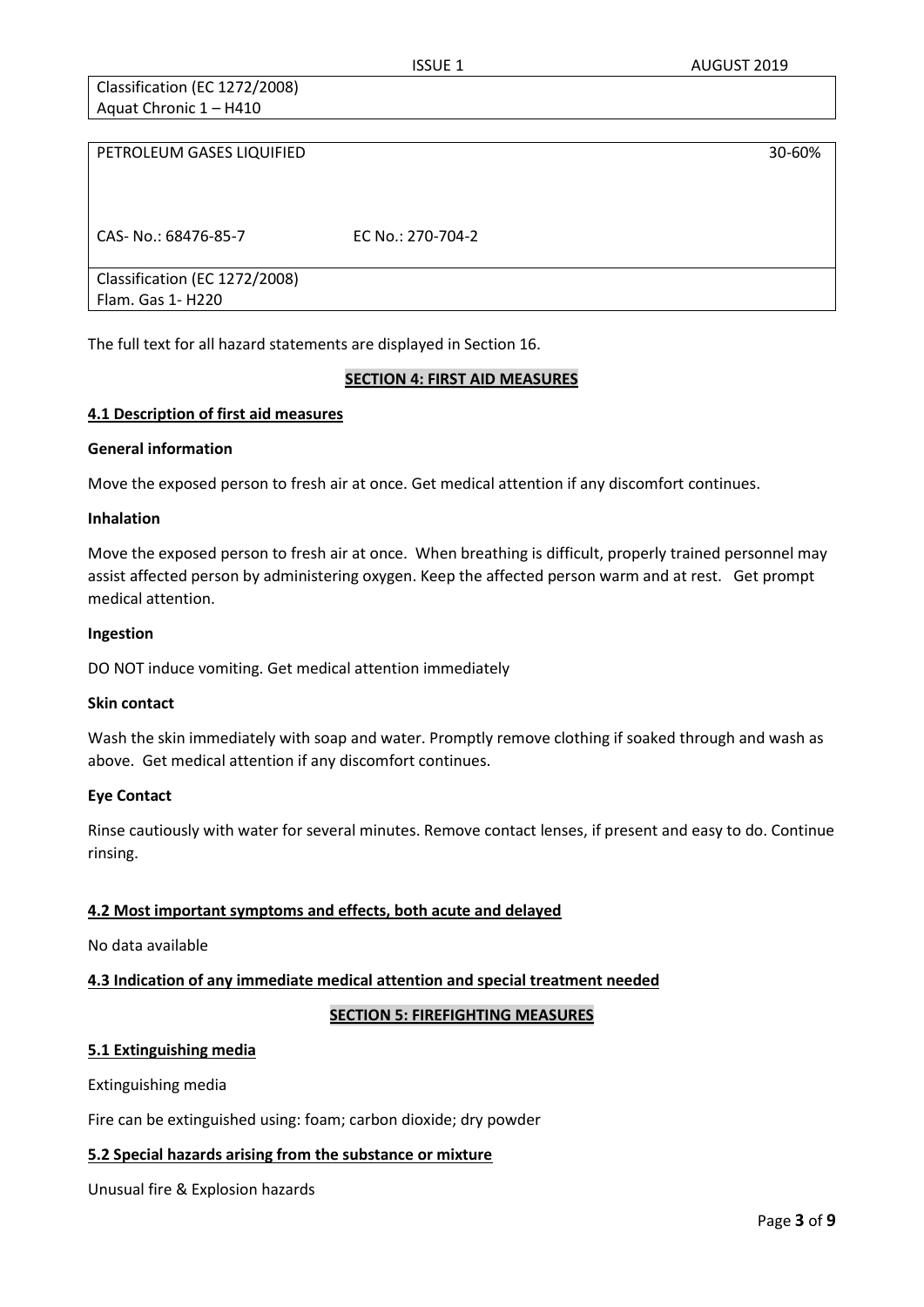Aerosol cans may explode in fire.

### **5.3 Advice for firefighters**

Wear self contained breathing apparatus for fire fighting if necessary.

#### **SECTION 6: ACCIDENTAL RELEASE MEASURES**

#### **6.1. Personal precautions, protective equipment and emergency procedures**

Avoid skin and eye contact. Ensure adequate ventilation. Wear personal protective equipment.

#### **6.2 Environmental precautions**

Avoid discharge into the environment if possible.

#### **6.3 Methods and material for containment and cleaning up**

Provide ventilation and confine spill. Do not allow runoff to sewer. Absorb in vermiculite, dry sand or earth, and place into containers.

#### **6.4 Reference to other sections**

Wear protective clothing as described in section 8 of this safety data sheet.

#### **SECTION 7: HANDLING AND STORAGE**

#### **7.1 Precautions for safe handling**

Keep away from heat, sparks and open flame. Avoid spilling, skin and eye contact. Ventilate well, avoid breathing vapours. Use approved respirator if air contamination is above accepted level.

#### **7.2. Conditions for safe storage, including any incompatibilities**

Aerosol cans: Must not be exposed to direct sunlight or temperatures above 50°C.

# **7.3 Specific end use(s)**

The identified uses for this product are detailed in Section 1.2.

#### **SECTION 8: EXPOSURE CONTROLS/PERSONAL PROTECTION**

#### **8.1 Control parameters**

| <b>Name</b>       | STD | $TWA - 8 Hrs$ |           | STEL - 15 Min |           | <b>Notes</b> |
|-------------------|-----|---------------|-----------|---------------|-----------|--------------|
| l PETROLEUM GASES | WEL | 1000          | 1250      | 1250          | 2180      |              |
| LIQUIFIED         |     | ppm (Sk)      | mg/m3(Sk) | ppm(Sk)       | mg/m3(Sk) |              |

WEL = Workplace exposure limits.

#### **8.2 Exposure controls**

#### **Protective equipment**



**Appropriate engineering controls**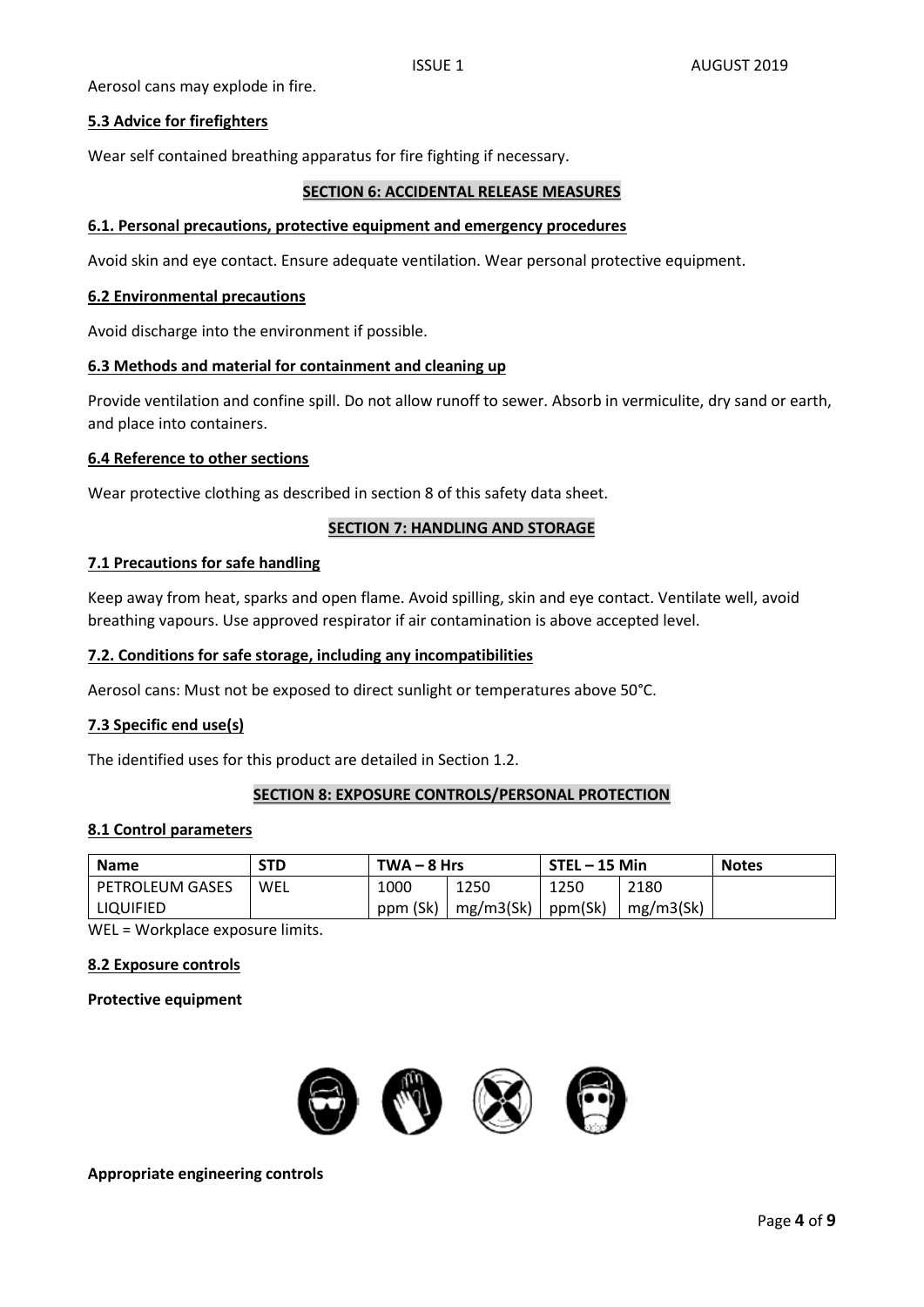# **ISSUE 1** AUGUST 2019

Observe any occupational exposure limits for the product or ingredients. As this product contains ingredients with exposure limits, process enclosures, local exhaust ventilation or other engineering controls should be used to keep worker exposure below any statutory or recommended limits, if use generates dust, fumes, gas, vapour or mist.

# **Eye/face protection**

Chemical splash goggles or face shield. Use equipment for eye protection tested and approved under appropriate government standards such as EN 166(EU).

### **Hand protection**

Considering the data specified by the glove manufacturer, check during use that the gloves are retaining their protective properties and change them as soon as any deterioration is detected. Nitrile rubber.

#### **Other skin and body protection**

Wash hands and any other contaminated areas of the body with soap and water before leaving the work site. Wear protective clothing.

#### **Respiratory protection**

If ventilation is inadequate, suitable respiratory protection must be worn. Respiratory protection complying with an approved standard should be worn if a risk assessment indicates inhalation of contaminants is possible. Use respirators and components tested and approved under appropriate government standards such as CEN (EU).

#### **Hygiene measures**

DO NOT SMOKE IN WORK AREA! Wash hands at the end of each work shift and before eating, smoking and using the toilet. Promptly remove any clothing that becomes contaminated. When using do not eat, drink or smoke.

# **SECTION 9: PHYSICAL AND CHEMICAL PROPERTIES**

# **9.1 Information on basic physical and chemical properties**

| (a) Appearance                              | Aerosol.           |
|---------------------------------------------|--------------------|
| (b) Odour                                   | Hydrocarbon gas    |
| c) Odour Threshold                          | No data available  |
| $(d)$ pH                                    | No data available  |
| (e) Melting point/freezing point            | No data available  |
| (f) Initial boiling point and boiling range | 40 (°C)            |
| (g) Flash point                             | Estimated at -35°C |
| (h) Evaporation point                       | No data available  |
| (i) Flammability (solid gas)                | No data available  |
| (j) Upper/lower flammability                |                    |
| Or explosive limits                         | No data available  |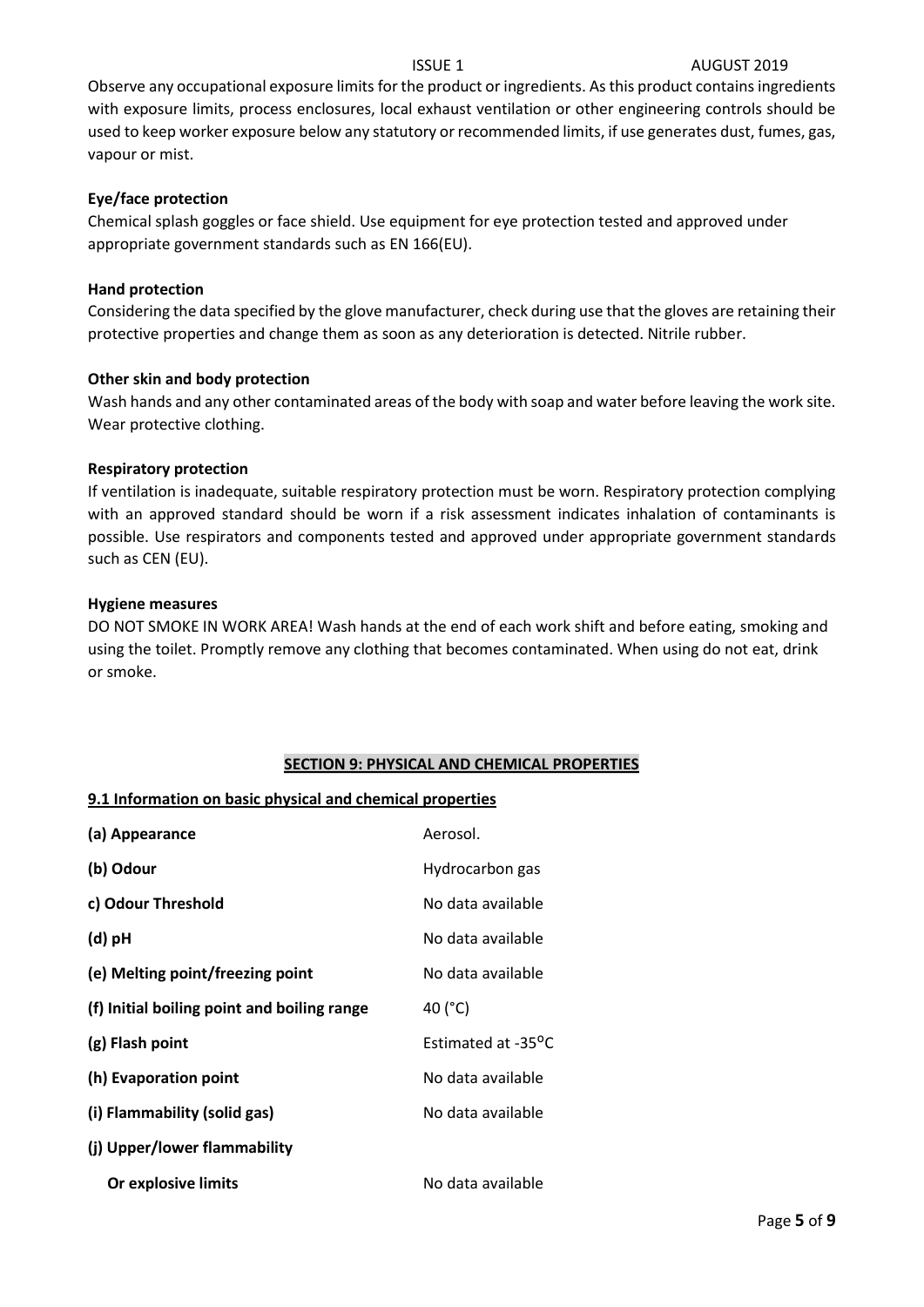|                               | <b>ISSUE 1</b>     | AUGUST 2019 |
|-------------------------------|--------------------|-------------|
| (k) Vapour pressure           | No data available  |             |
| (I) Vapour density            | No data available  |             |
| (m) Relative density          | No data available  |             |
| (n) Water solubility          | No data available  |             |
| (o) Partition coefficient     |                    |             |
| n-octanol/water               | No data available  |             |
| (p) Auto-ignition temperature | No data available  |             |
| (q) Decomposition temperature | No data available  |             |
| (r) Viscosity                 | No data available  |             |
| (s) Explosive properties      | No data available  |             |
| (t) Oxidising properties      | No data available. |             |

# **9.2 Other information**

Can pressure 70psi

# **SECTION 10: STABILITY AND REACTIVITY**

#### **10.1 Reactivity**

No data available

### **10.2 Chemical stability**

Avoid heat, sparks, and flames, stable under normal conditions.

# **10.3 Possibility of hazardous reactions**

No data available

# **10.4 Conditions to avoid**

Avoid heat, flames and other sources or ignition. Avoid contact with: Strong oxidising agents, Strong alkalis and Strong mineral acids.

# **10.5 Incompatible materials**

Materials to avoid Strong acids, strong oxidising substances and strong alkalis.

#### **10.6 Hazardous decomposition products**

Fire creates: Toxic gases/vapours/fumes of: Carbon monoxide (CO); Carbon Dioxide (CO2)

# **SECTION 11: TOXICOLOGICAL INFORMATION**

**11.1 Information on toxicological effects Other Health Effects** None known

**Inhalation** None known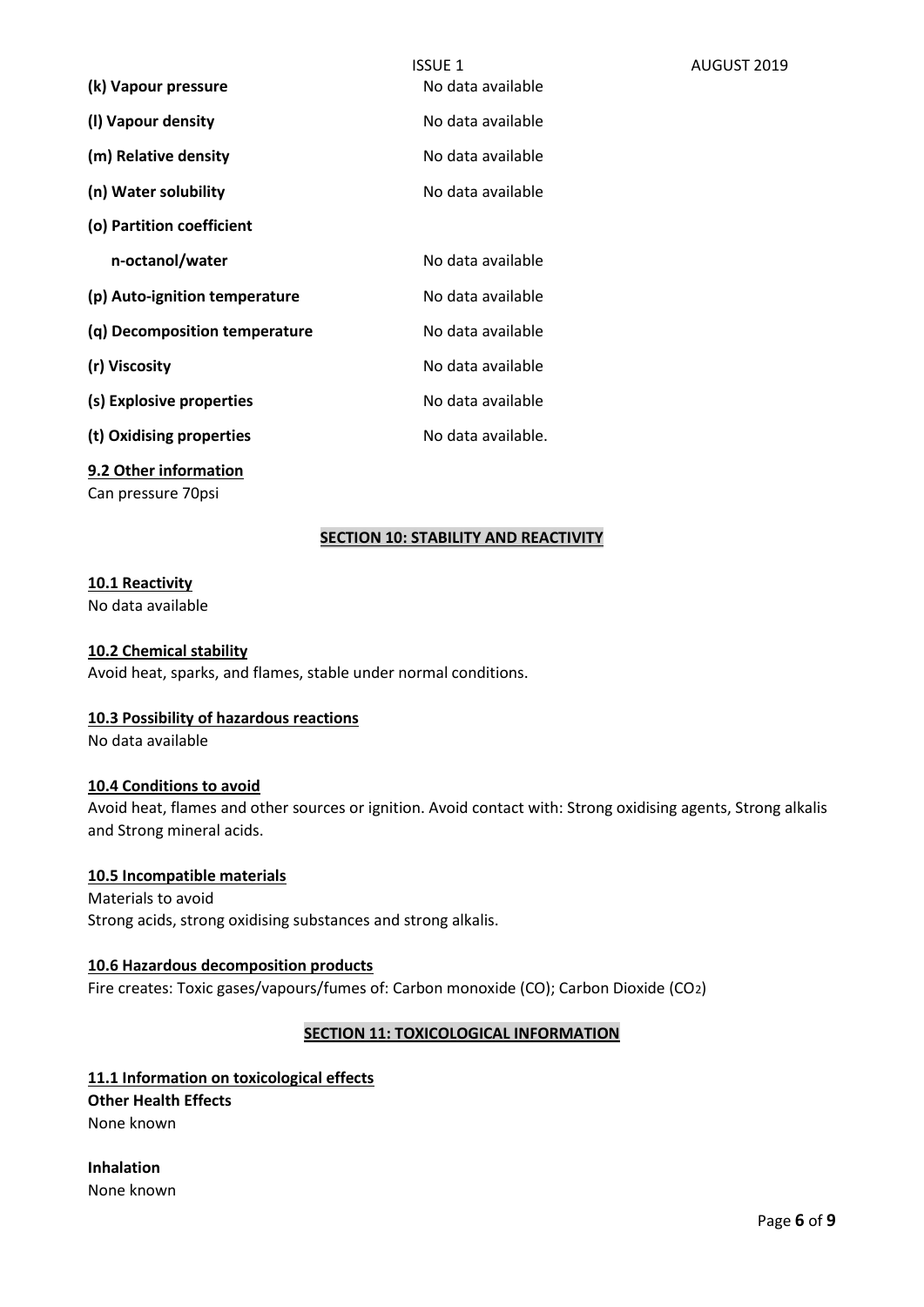# **Ingestion**

None known

**Skin contact**  None known

#### **Eye contact** None known

**Carcinogenicity**

Based on available data, classification not met IARC: None of the ingredients are listed or exempt

# **Reproductive toxicity**

Based on available data, classification not met

# **SECTION 12: ECOLOGICAL INFORMATION**

#### **Ecotoxicity**

Not regarded as dangerous to the environment. However, contamination of the aquatic or terrestrial environments should be avoided

### **12.1 Toxicity** No data available

# **12.2 Persistence and degradability**

No data available

# **12.3 Bio accumulative potential**

No data available

# **12.4 Mobility in soil**

No data available

# **12.5 Results of PBT and vPvB Assessment**

No data available

# **12.6 Other adverse effects**

No data available

# **SECTION 13: DISPOSAL CONSIDERATIONS**

# **13.1 Waste treatment methods**

Empty containers must not be burned because of explosion hazard. Dispose of waste and residues in accordance with local authority requirements.

# **SECTION 14: TRANSPORT INFORMATION**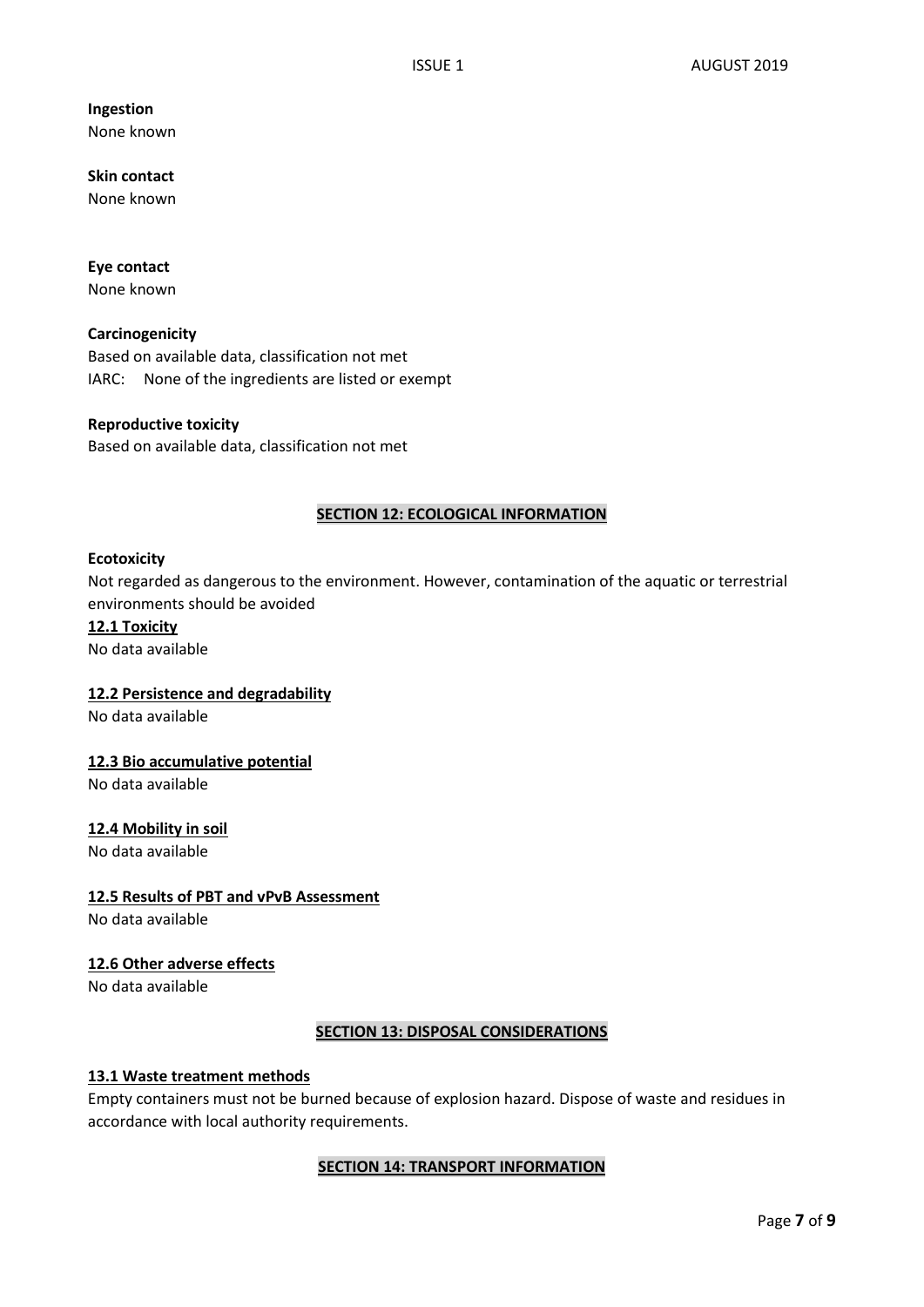### **14.1 UN Number**

| UN No. (ADR/RID/ADN) | 1950 |
|----------------------|------|
| UN No. (IMDG)        | 1950 |
| UN No. (ICAO)        | 1950 |

#### **14.2 UN proper shipping name**

Proper shipping name – AEROSOLS

### **14.3 Transport hazard class(es)**

| ADR/RID/ADN class         | 2.1            |
|---------------------------|----------------|
| ADR/RID/ADN class         | Class 2: Gases |
| ADR Label No              | 2.1            |
| <b>IMDG Class</b>         | 2.1            |
| ICAO Class/division       | 2.1            |
| ICAO Subsidiary risk      | None           |
| CEFIC TEC <sup>®</sup> No | 20GSF          |
| Air Class                 | 2.1            |
| <b>UK Road Class</b>      | 2.1            |
| <b>Transport labels</b>   | L.Q.           |



# **14.4 Packing group**

Not applicable.

# **14.5 Environmental hazards**

Environmentally hazardous substance/marine pollutant. No.

# **14.6 Special precautions for user**

| <b>EMS</b>              | $F-D, S-U$ |
|-------------------------|------------|
| Tunnel restriction code | (D)        |

**14.7 transport in bulk according to Annex II of MARPOL73/78 and the IBC code.**  Not applicable

# **SECTION 15: REGULATORY INFORMATION**

# **15.1 Safety, health and environmental regulations/legislation specific for the substance or mixture:**

Labelling according to Regulation (EC) No 1272/2008 The chemicals (Hazard information and packaging for supply) regulations 2009 (S.I 2009 No. 716). Control of substances hazardous to health.

Approved code of practice.

Guidance notes

Workplace exposure limits EH40.